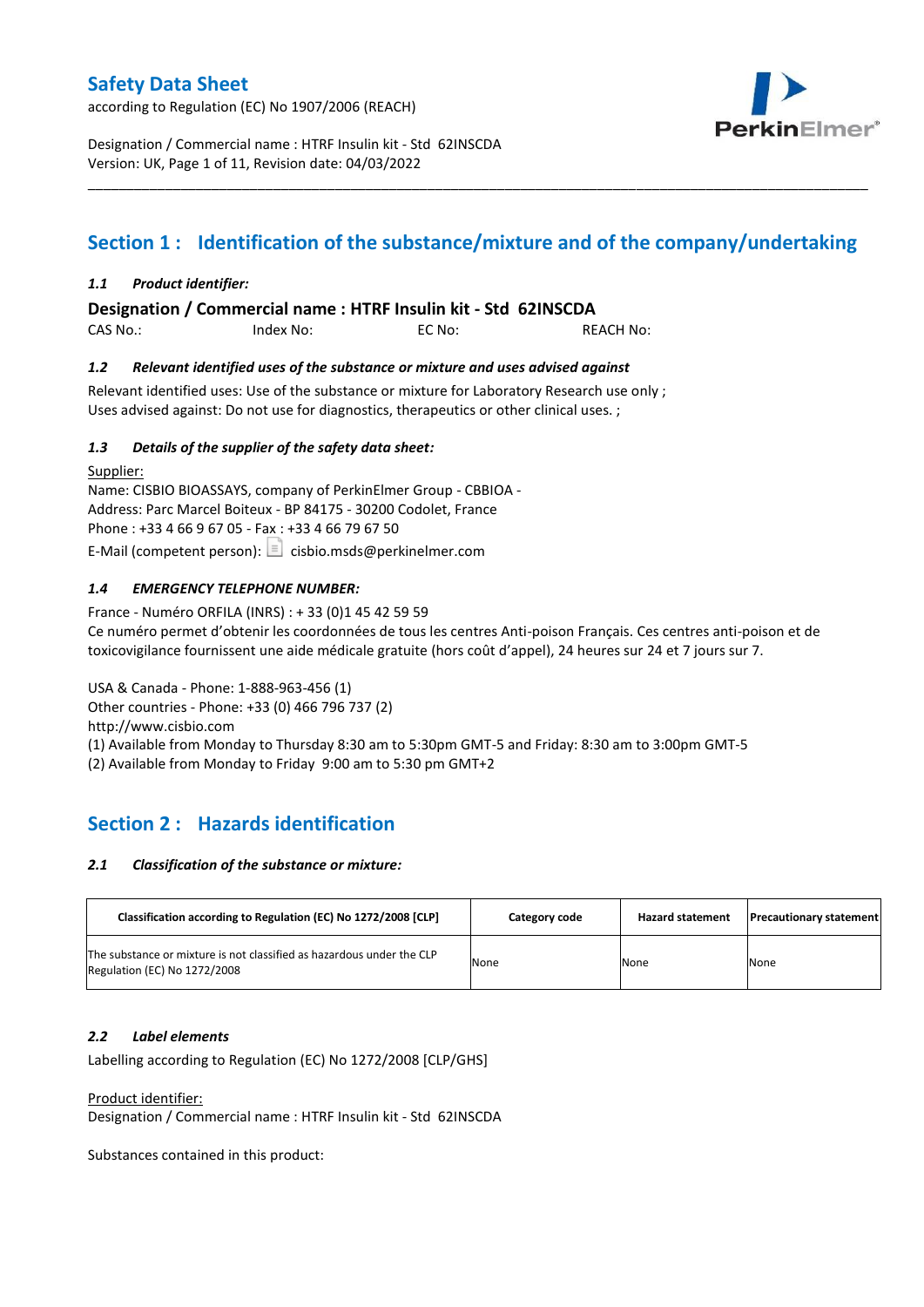according to Regulation (EC) No 1907/2006 (REACH)



Designation / Commercial name : HTRF Insulin kit - Std 62INSCDA Version: UK, Page 2 of 11, Revision date: 04/03/2022

Hazard pictograms

Signal word:

Hazard and precautionary statements:

#### *2.3 Other hazards*

The mixture does not contain substances classified as 'Substances of Very High Concern' (SVHC) >= 0.1% published by the European CHemicals Agency (ECHA) under article 57 of REACH. The mixture satisfies neither the PBT nor the vPvB criteria for mixtures in accordance with annexe XIII of the REACH regulations EC 1907/2006. ; Adverse human health effects and symptoms:

\_\_\_\_\_\_\_\_\_\_\_\_\_\_\_\_\_\_\_\_\_\_\_\_\_\_\_\_\_\_\_\_\_\_\_\_\_\_\_\_\_\_\_\_\_\_\_\_\_\_\_\_\_\_\_\_\_\_\_\_\_\_\_\_\_\_\_\_\_\_\_\_\_\_\_\_\_\_\_\_\_\_\_\_\_\_\_\_\_\_\_\_\_\_\_\_\_\_\_\_\_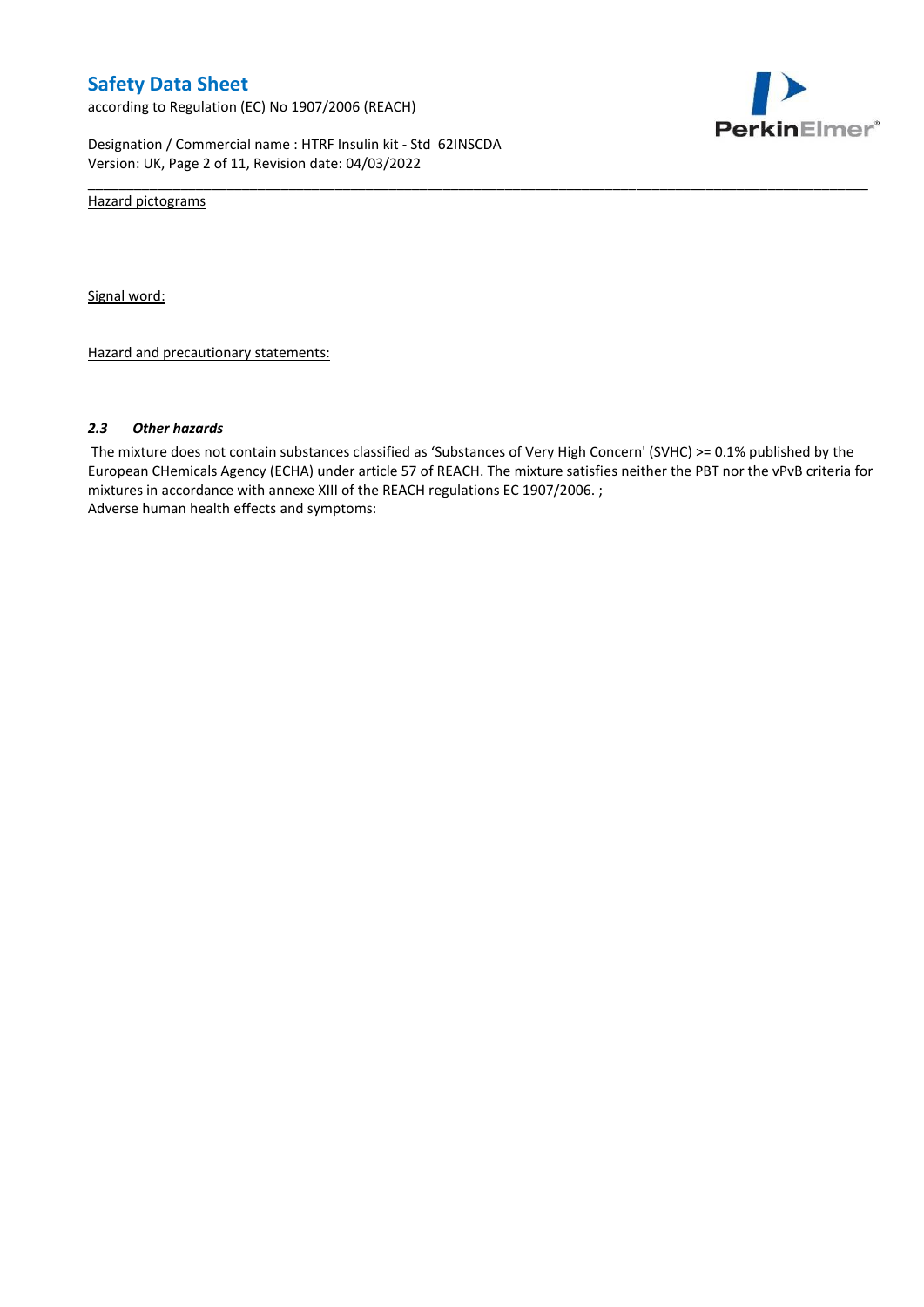according to Regulation (EC) No 1907/2006 (REACH)



Designation / Commercial name : HTRF Insulin kit - Std 62INSCDA Version: UK, Page 3 of 11, Revision date: 04/03/2022

## **Section 3 : Composition/information on ingredients**

## *3.2 Mixtures*

Hazardous ingredients:

| Substance name                                              | CAS <sub>n</sub> ° | Index n° | EC n°     | <b>Classification according Regulation (EC)</b><br>No. 1272 [CLP] | Concentration<br>(%) | <b>SCL</b> | M-factor |
|-------------------------------------------------------------|--------------------|----------|-----------|-------------------------------------------------------------------|----------------------|------------|----------|
| DD - 62INSCDA - HTRF<br>Insulin kit - Std - SINACD0         | 99-20-7            |          |           |                                                                   |                      |            |          |
| Disodium phosphate                                          | 10028-24-7         |          |           |                                                                   |                      |            |          |
| potassium<br>ldihydrogenorthophosphate <sup>7778-77-0</sup> |                    |          | 231-913-4 |                                                                   |                      |            |          |

\_\_\_\_\_\_\_\_\_\_\_\_\_\_\_\_\_\_\_\_\_\_\_\_\_\_\_\_\_\_\_\_\_\_\_\_\_\_\_\_\_\_\_\_\_\_\_\_\_\_\_\_\_\_\_\_\_\_\_\_\_\_\_\_\_\_\_\_\_\_\_\_\_\_\_\_\_\_\_\_\_\_\_\_\_\_\_\_\_\_\_\_\_\_\_\_\_\_\_\_\_

Additional information:

Full text of H- and EUH-phrases: see SECTION 16.

## **Section 4 : First aid measures**

#### *4.1 Description of first aid measures*

**General information**:Do not leave affected person unattended. ;

**Following inhalation:**In case of respiratory tract irritation, consult a physician. ;

**Following skin contact**:After contact with skin, wash immediately with water ;

**Following eye contact**:After contact with the eyes, rinse with water with the eyelids open for a sufficient length of time, then consult an ophthalmologist immediately. ;

**Following ingestion**:Do NOT induce vomiting. ;

**Self-protection of the first aider**:

## *4.2 Most important symptoms and effects, both acute and delayed*

Symptoms:No known symptoms to date. ; Effects:

## *4.3 Indication of any immediate medical attention and special treatment needed*

Notes for the doctor:

# **Section 5 : Firefighting measures**

#### *5.1 Extinguishing media:*

**Suitable extinguishing media**:This product is not flammable. Use extinguishing agent suitable for type of surrounding fire ;

#### *5.2 Special hazards arising from the substance or mixture*

Hazardous combustion products:/

## *5.3 Advice for fire-fighters*

Wear Protective clothing.;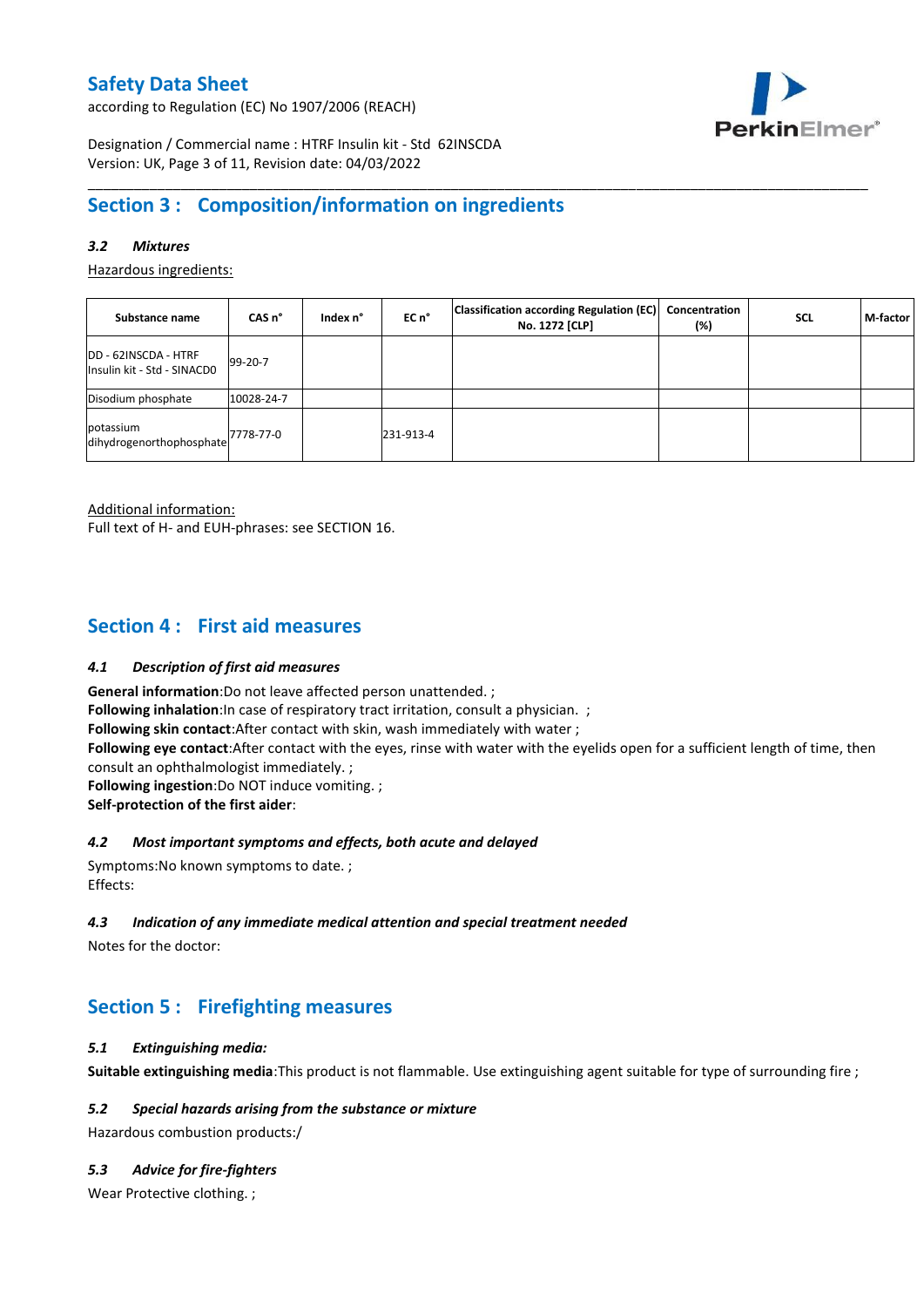according to Regulation (EC) No 1907/2006 (REACH)



Designation / Commercial name : HTRF Insulin kit - Std 62INSCDA Version: UK, Page 4 of 11, Revision date: 04/03/2022

## **Section 6 : Accidental release measures**

### *6.1 Personal precautions, protective equipment and emergency procedures*

\_\_\_\_\_\_\_\_\_\_\_\_\_\_\_\_\_\_\_\_\_\_\_\_\_\_\_\_\_\_\_\_\_\_\_\_\_\_\_\_\_\_\_\_\_\_\_\_\_\_\_\_\_\_\_\_\_\_\_\_\_\_\_\_\_\_\_\_\_\_\_\_\_\_\_\_\_\_\_\_\_\_\_\_\_\_\_\_\_\_\_\_\_\_\_\_\_\_\_\_\_

Emergency procedures: Provide adequate ventilation. ;

## *6.2 Environmental precautions*

Do not allow to enter into surface water or drains. ;

### *6.3 Methods and material for containment and cleaning up*

For cleaning up:Suitable material for taking up: Absorbing material, organic ; Other information:

### *6.4 Reference to other sections*

Additional information:

## **Section 7 : Handling and storage**

## *7.1 Precautions for safe handling*

Protective measures: Advice on safe handling:Avoid contact with skin, eyes and clothes. ; Fire preventions:

Do not eat, drink or smoke in areas where reagents are handled. ; Advice on general occupational hygiene Handle in accordance with good industrial hygiene and safety practice ;

#### *7.2 Conditions for safe storage, including any incompatibilities*

Technical measures and storage conditions: Requirements for storage rooms and vessels:Keep container tightly closed. ; Hints on storage assembly: Materials to avoid: Further information on storage conditions:

### *7.3 Specific end uses:*

Recommendations on specific end uses: Observe technical data sheet. ;

# **Section 8 : Exposure controls/personal protection**

#### *8.1 Control parameters*

Preliminary remark:

## 8.1.1 Occupational exposure limits:

France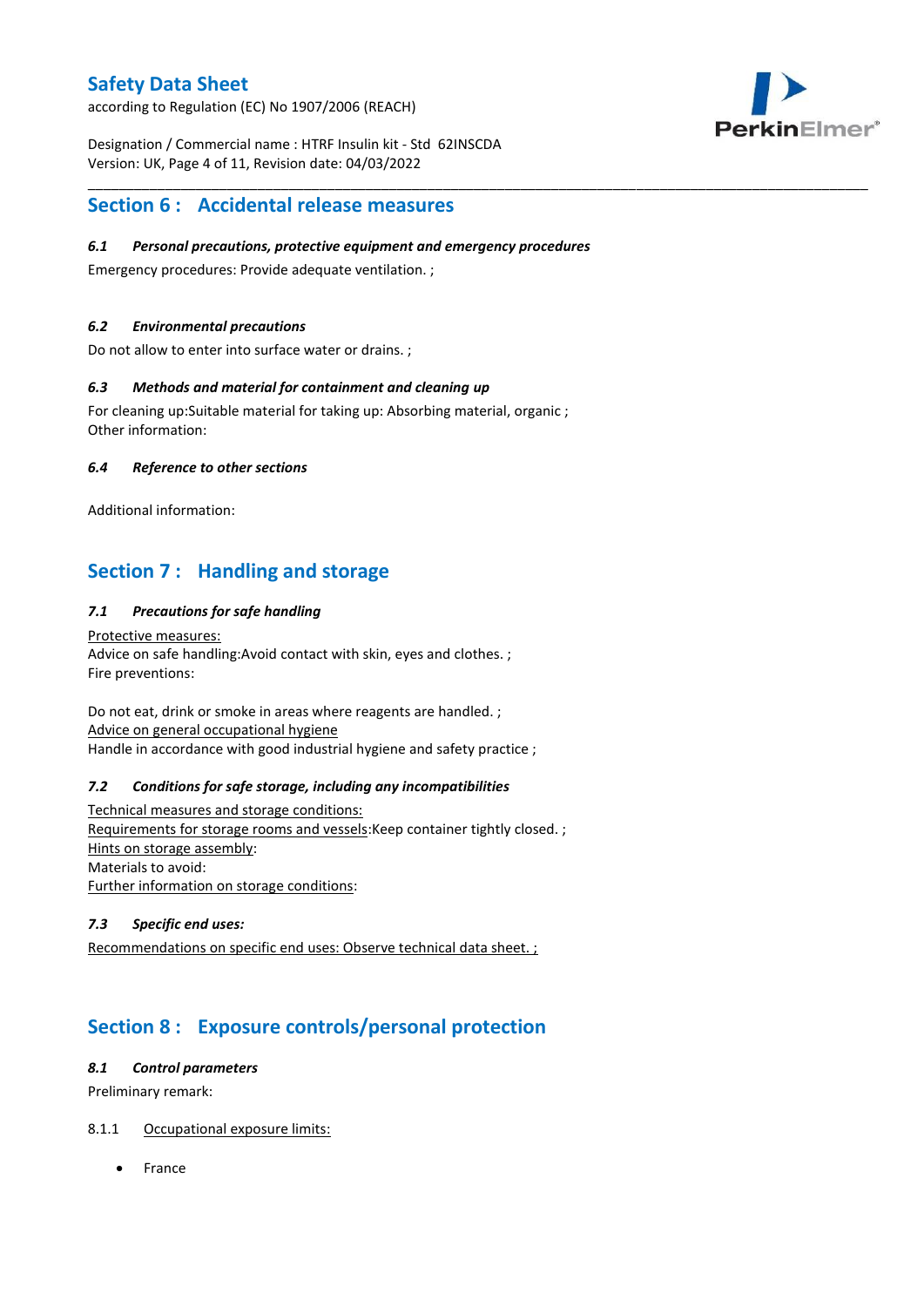according to Regulation (EC) No 1907/2006 (REACH)



Designation / Commercial name : HTRF Insulin kit - Std 62INSCDA Version: UK, Page 5 of 11, Revision date: 04/03/2022

\_\_\_\_\_\_\_\_\_\_\_\_\_\_\_\_\_\_\_\_\_\_\_\_\_\_\_\_\_\_\_\_\_\_\_\_\_\_\_\_\_\_\_\_\_\_\_\_\_\_\_\_\_\_\_\_\_\_\_\_\_\_\_\_\_\_\_\_\_\_\_\_\_\_\_\_\_\_\_\_\_\_\_\_\_\_\_\_\_\_\_\_\_\_\_\_\_\_\_\_\_

- Spain
- **•** Germany
- Italia
- **•** Greece
- $\bullet$  UK
- OSHA (USA)
- 8.1.2 Biological limit values (Germany):
- 8.1.3 Exposure limits at intended use (Germany):
- 8.1.4 DNEL/PNEC-values:
	- DNEL worker
	- DNEL consumer

DNEL remark:

• PNEC

PNEC remark: Control parameters remark:

#### *8.2 Exposure controls*

8.2.1 Appropriate engineering controls:

8.2.2 Personal protective equipment:

**Eye / Face protection**: Safety glasses with side-shields ; **Skin protection**:Gloves ;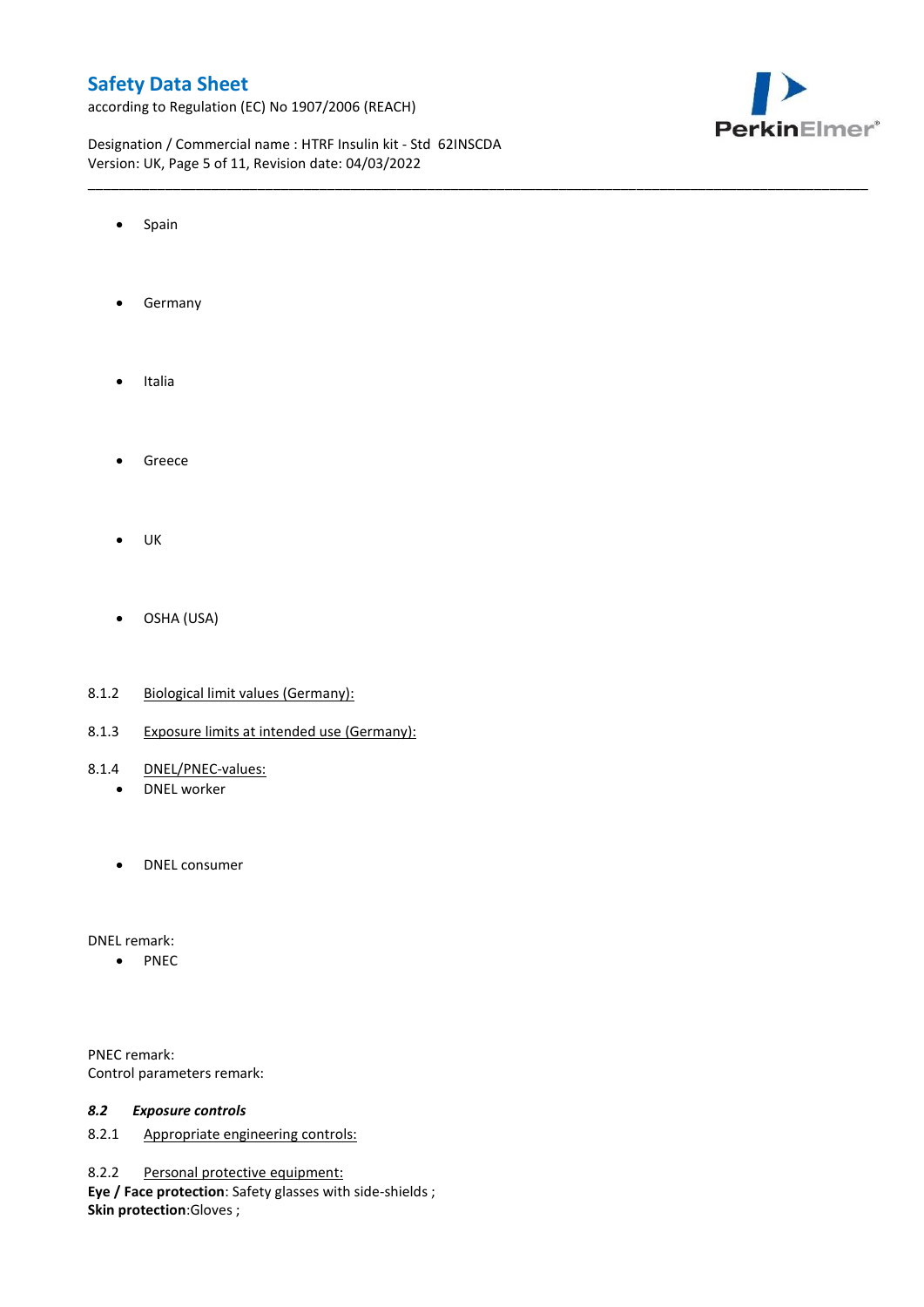according to Regulation (EC) No 1907/2006 (REACH)



Designation / Commercial name : HTRF Insulin kit - Std 62INSCDA Version: UK, Page 6 of 11, Revision date: 04/03/2022

#### **Respiratory protection**:Ensure adequate ventilation ;

#### **Thermal hazards**:

8.2.3 Environmental exposure controls:

# **Section 9 : Physical and chemical properties**

#### *9.1 Information on basic physical and chemical properties*

Appearance

| Physical state        | Solid |
|-----------------------|-------|
| Colour                | White |
| Odour                 |       |
| Odour threshold (ppm) |       |

\_\_\_\_\_\_\_\_\_\_\_\_\_\_\_\_\_\_\_\_\_\_\_\_\_\_\_\_\_\_\_\_\_\_\_\_\_\_\_\_\_\_\_\_\_\_\_\_\_\_\_\_\_\_\_\_\_\_\_\_\_\_\_\_\_\_\_\_\_\_\_\_\_\_\_\_\_\_\_\_\_\_\_\_\_\_\_\_\_\_\_\_\_\_\_\_\_\_\_\_\_

|                                                             |                                           | Value | Concentration<br>(mol/L) | Method | Temperature (°C) | Pressure (kPa) | Remark |
|-------------------------------------------------------------|-------------------------------------------|-------|--------------------------|--------|------------------|----------------|--------|
| pH                                                          |                                           |       |                          |        |                  |                |        |
| Melting point (°C)                                          |                                           |       |                          |        |                  |                |        |
| Freezing point (°C)                                         |                                           |       |                          |        |                  |                |        |
| Initial boiling point/boiling range (°C)                    |                                           |       |                          |        |                  |                |        |
| Flash point (°C)                                            |                                           |       |                          |        |                  |                |        |
| Evaporation rate (kg/m <sup>2</sup> /h)                     |                                           |       |                          |        |                  |                |        |
| Flammability (type:) (%)                                    |                                           |       |                          |        |                  |                |        |
| Upper/lower<br>flammability or explosive                    | Upper explosive limit<br>(%)              |       |                          |        |                  |                |        |
| limits                                                      | Lower explosive limit (%)                 |       |                          |        |                  |                |        |
| Vapour pressure (kPa)                                       |                                           |       |                          |        |                  |                |        |
| Vapour density (g/cm <sup>3</sup> )                         |                                           |       |                          |        |                  |                |        |
|                                                             | Density (g/cm <sup>3</sup> )              |       |                          |        |                  |                |        |
| Densities                                                   | Relative density (g/cm <sup>3</sup> )     |       |                          |        |                  |                |        |
|                                                             | Bulk density (g/cm <sup>3</sup> )         |       |                          |        |                  |                |        |
| Critical density (g/cm <sup>3</sup> )                       |                                           |       |                          |        |                  |                |        |
| Solubility (Type: ) (g/L)                                   |                                           |       |                          |        |                  |                |        |
| Partition coefficient (log Pow)                             |                                           |       |                          |        |                  |                |        |
| n-octanol/water at pH :                                     |                                           |       |                          |        |                  |                |        |
| Auto-ignition temperature (°C)                              |                                           |       |                          |        |                  |                |        |
| Decomposition temperature (°C)<br>Decomposition energy : kJ |                                           |       |                          |        |                  |                |        |
| Viscosity                                                   | Viscosity, dynamic (poiseuille)           |       |                          |        |                  |                |        |
|                                                             | Viscosity, cinematic (cm <sup>3</sup> /s) |       |                          |        |                  |                |        |
| Oxidising properties                                        |                                           |       |                          |        |                  |                |        |
| <b>Explosive properties</b>                                 |                                           |       |                          |        |                  |                |        |

#### *9.2 Other information:*

No other relevant data available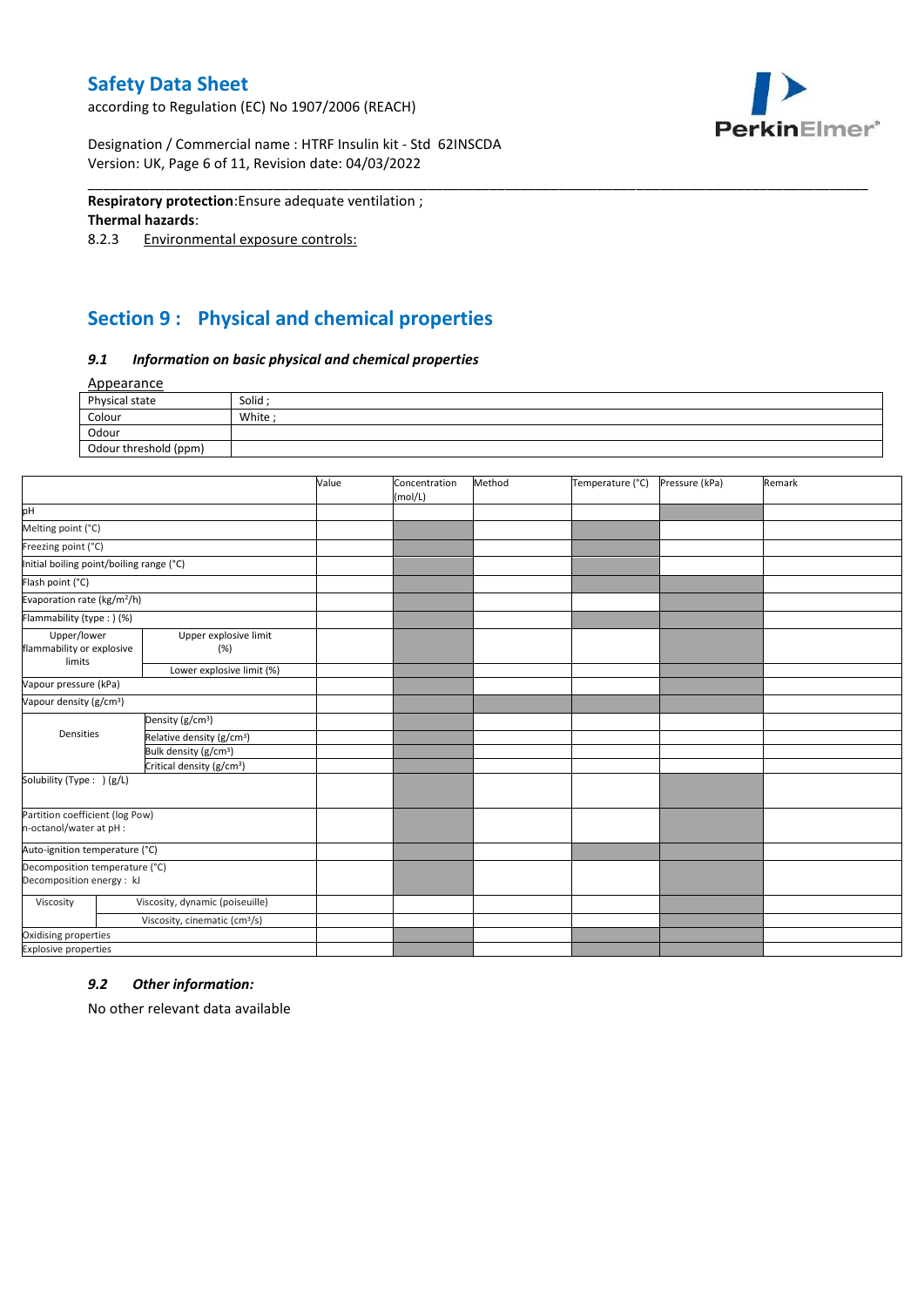according to Regulation (EC) No 1907/2006 (REACH)



Designation / Commercial name : HTRF Insulin kit - Std 62INSCDA Version: UK, Page 7 of 11, Revision date: 04/03/2022

## **Section 10 : Stability and reactivity**

*10.1 Reactivity* This material is considered to be non-reactive under normal use conditions. ;

\_\_\_\_\_\_\_\_\_\_\_\_\_\_\_\_\_\_\_\_\_\_\_\_\_\_\_\_\_\_\_\_\_\_\_\_\_\_\_\_\_\_\_\_\_\_\_\_\_\_\_\_\_\_\_\_\_\_\_\_\_\_\_\_\_\_\_\_\_\_\_\_\_\_\_\_\_\_\_\_\_\_\_\_\_\_\_\_\_\_\_\_\_\_\_\_\_\_\_\_\_

- *10.2 Chemical stability*
- *10.3 Possibility of hazardous reactions*
- *10.4 Conditions to avoid:*
- *10.5 Incompatible materials:*
- *10.6 Hazardous decomposition products:*

Does not decompose when used for intended uses. ;

## **Section 11 : Toxicological information**

Toxicokinetics, metabolism and distribution

### *11.1 Information on toxicological effects*

Substances

**Acute toxicity**

Animal data: Acute oral toxicity:

Acute dermal toxicity:

Acute inhalative toxicity:

Practical experience / human evidence: Assessment / Classification: General Remark:

## **•** Skin corrosion/irritation

Animal data:

In-vitro skin test method: In-vitro skin test result: Assessment / Classification:

**Eye damage/irritation**

Animal data:

In vitro eye test method: In vitro eye test result: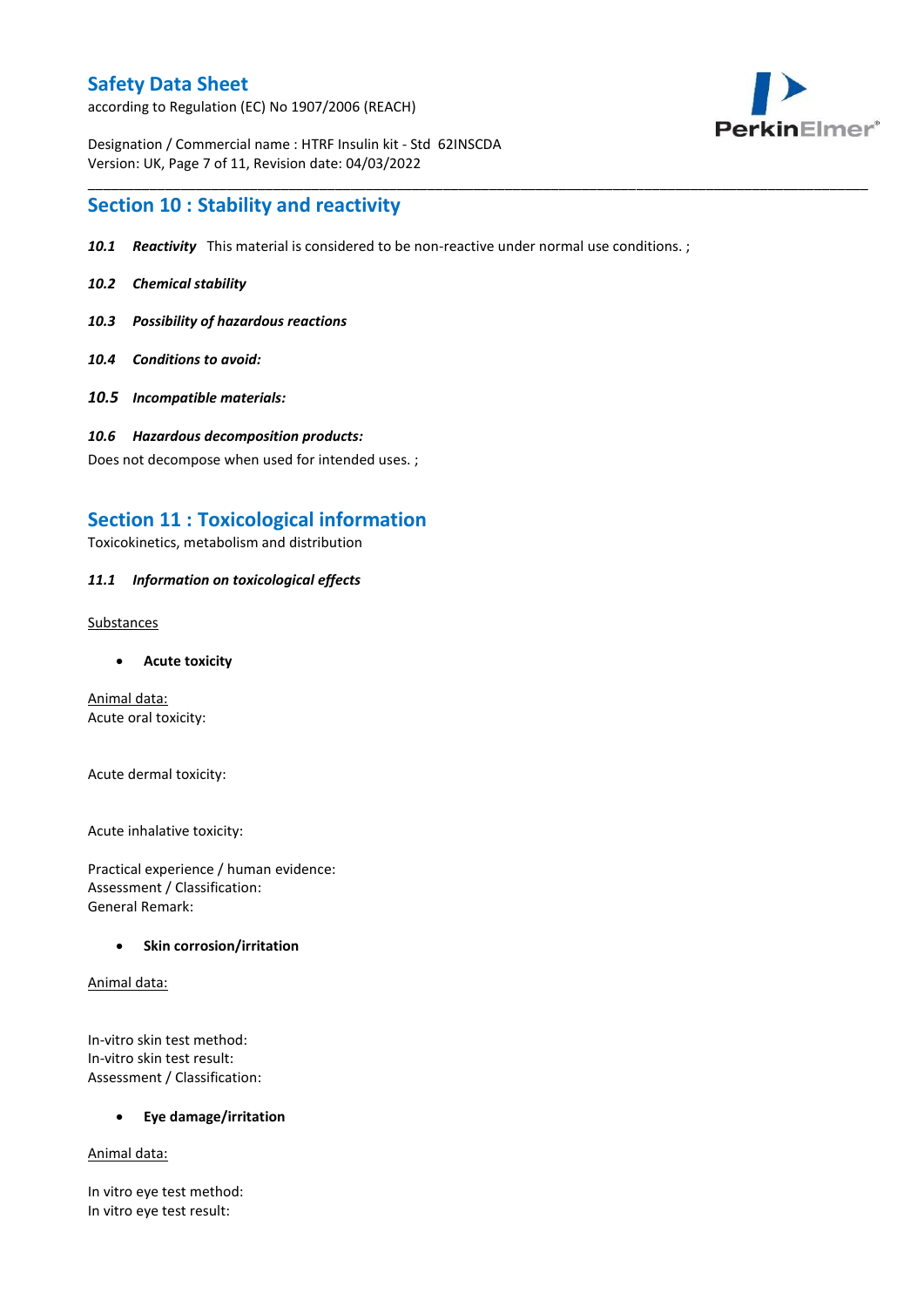according to Regulation (EC) No 1907/2006 (REACH)



Designation / Commercial name : HTRF Insulin kit - Std 62INSCDA Version: UK, Page 8 of 11, Revision date: 04/03/2022

Assessment / Classification:

**CMR effects (carcinogenity, mutagenicity and toxicity for reproduction)**

\_\_\_\_\_\_\_\_\_\_\_\_\_\_\_\_\_\_\_\_\_\_\_\_\_\_\_\_\_\_\_\_\_\_\_\_\_\_\_\_\_\_\_\_\_\_\_\_\_\_\_\_\_\_\_\_\_\_\_\_\_\_\_\_\_\_\_\_\_\_\_\_\_\_\_\_\_\_\_\_\_\_\_\_\_\_\_\_\_\_\_\_\_\_\_\_\_\_\_\_\_

o Germ cell mutagenicity:

Animal data:

Assessment / Classification:

o Carcinogenicity

Practical experience / human evidence: Animal data:

Other information: Assessment / Classification:

o Reproductive toxicity

Practical experience / human evidence: Animal data:

Other information: Assessment / Classification:

Overall assessment on CMR properties:

- **Specific target organ toxicity (single exposure)**
	- o STOT SE 1 and 2

Animal data:

Other information:

o STOT SE 3

Practical experience / human evidence:

Other information: Assessment / Classification:

## **Specific target organ toxicity (repeated exposure)**

Practical experience / human evidence: Animal data:

Assessment / Classification: Other information

**Aspiration hazard**

Practical experience / human evidence: Experimental data: viscosity data: see SECTION 9.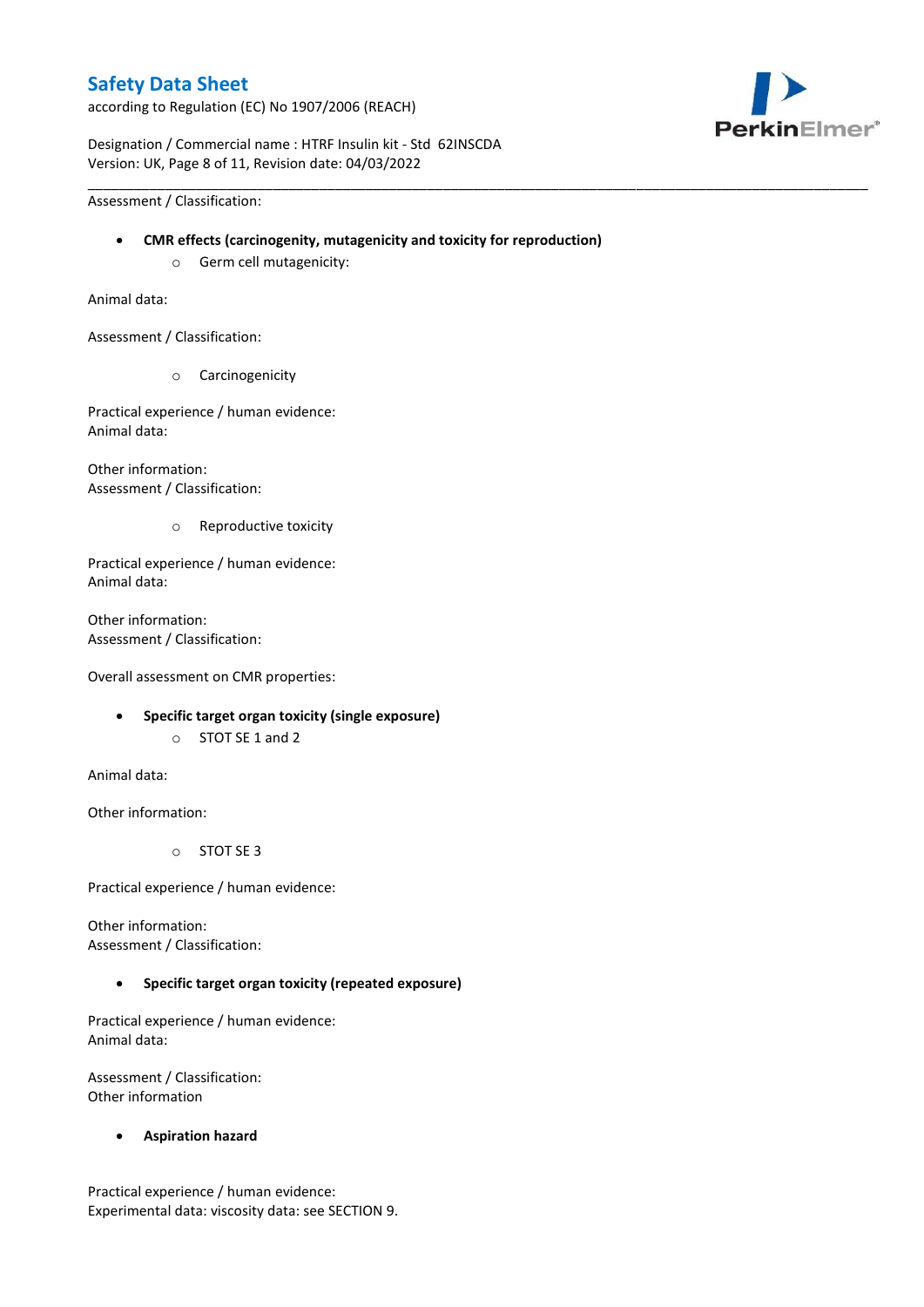according to Regulation (EC) No 1907/2006 (REACH)



Designation / Commercial name : HTRF Insulin kit - Std 62INSCDA Version: UK, Page 9 of 11, Revision date: 04/03/2022

Assessment / Classification: Remark:

11.1.1 Mixtures No toxicological information is available for the mixture itself

## **Section 12 : Ecological information**

In case that test data regarding one endpoint/differentiation exist for the mixture itself, the classification is carried out according to the substance criteria (excluding biodegradation and bioaccumulation). If no test data exist, the criteria for mixture classification has to be used (calculation method) in this case the toxicological data of the ingredients are shown.

\_\_\_\_\_\_\_\_\_\_\_\_\_\_\_\_\_\_\_\_\_\_\_\_\_\_\_\_\_\_\_\_\_\_\_\_\_\_\_\_\_\_\_\_\_\_\_\_\_\_\_\_\_\_\_\_\_\_\_\_\_\_\_\_\_\_\_\_\_\_\_\_\_\_\_\_\_\_\_\_\_\_\_\_\_\_\_\_\_\_\_\_\_\_\_\_\_\_\_\_\_

## *12.1 Aquatic toxicity:*

Acute (short-term) fish toxicity

Chronic (long-term) fish toxicity

Acute (short-term) toxicity to crustacea

Chronic (long-term) toxicity to crustacea

Acute (short-term) toxicity to algae and cyanobacteria

Toxicity to microorganisms and other aquatic plants / organisms

Assessment / Classification:

## *12.2 Persistence and degradability*

Biodegradation:

Abiotic Degradation:

Assessment / Classification:

## *12.3 Bioaccumulative potential*

Bioconcentration factor (BCF):

*12.4 Mobility in soil*

## *12.5 Results of PBT and vPvB assessment*

## *12.6 Other adverse effects:*

Additional ecotoxicological information: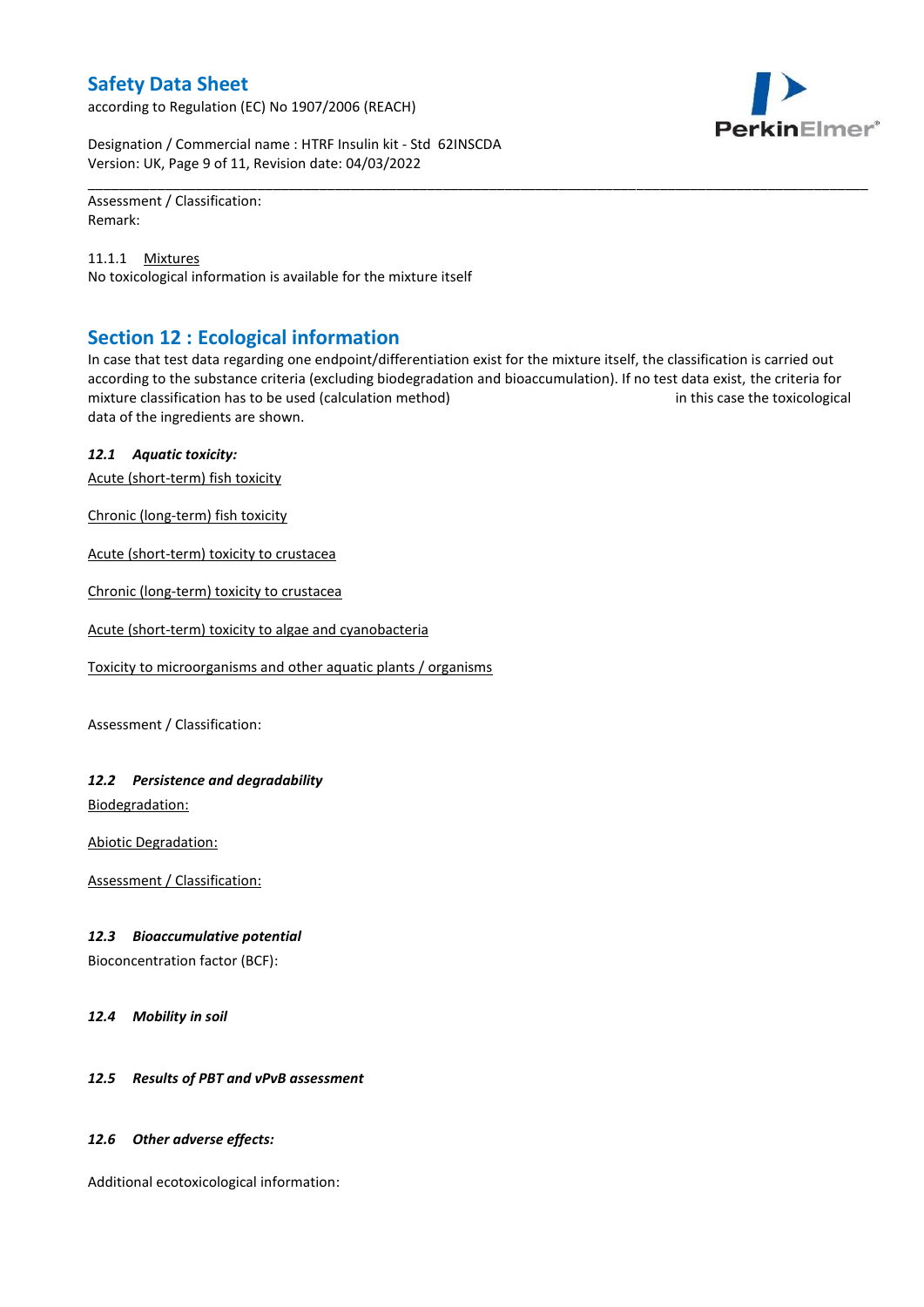according to Regulation (EC) No 1907/2006 (REACH)



Designation / Commercial name : HTRF Insulin kit - Std 62INSCDA Version: UK, Page 10 of 11, Revision date: 04/03/2022

## **Section 13 : Disposal considerations**

### *13.1 Waste treatment methods*

Waste treatment options:Dispose of waste according to applicable legislation. ;

# **Section 14 : Transport information**

ADR/RID/AND/IMDG/IATA

| UN No.                     |  |
|----------------------------|--|
| UN Proper shipping name    |  |
| Transport hazard class(es) |  |
| Hazard label(s)            |  |
|                            |  |
| Packing group              |  |

\_\_\_\_\_\_\_\_\_\_\_\_\_\_\_\_\_\_\_\_\_\_\_\_\_\_\_\_\_\_\_\_\_\_\_\_\_\_\_\_\_\_\_\_\_\_\_\_\_\_\_\_\_\_\_\_\_\_\_\_\_\_\_\_\_\_\_\_\_\_\_\_\_\_\_\_\_\_\_\_\_\_\_\_\_\_\_\_\_\_\_\_\_\_\_\_\_\_\_\_\_

#### *Transport in bulk according to Annex II of MARPOL 73/78 and the IBC Code*

| Land transport (ADR/RID)                                             |                                               |
|----------------------------------------------------------------------|-----------------------------------------------|
| <b>Classification code ADR:</b>                                      | Special Provisions for ADR/RID:               |
| Limited quantities for ADR/RID:                                      | <b>Excepted Quantities for ADR/RID:</b>       |
| Packing Instructions for ADR/RID:                                    | Special packing provisions for ADR/RID:       |
| Mixed packing provisions:                                            |                                               |
| Portable tanks and bulk containers Instructions:                     |                                               |
| Portable tanks and bulk containers Special Provisions:               |                                               |
| <b>ADR Tank Code:</b>                                                | ADR Tank special provisions:                  |
| Vehicle for tank carriage:                                           |                                               |
| Special provisions for carriage Packages:                            |                                               |
| Special provisions for carriage Bulk:                                |                                               |
| Special provisions for carriage for loading, unloading and handling: |                                               |
| Special Provisions for carriage Operation:                           |                                               |
| Hazard identification No:                                            | Transport category (Tunnel restriction code): |
|                                                                      |                                               |
| Sea transport (IMDG)                                                 |                                               |
| Marine Pollutant:                                                    | Subsidiary risk(s) for IMDG:                  |
| Packing provisions for IMDG:                                         | Limited quantities for IMDG:                  |
| Packing instructions for IMDG:                                       | IBC Instructions:                             |
| <b>IBC Provisions:</b>                                               | <b>IMO</b> tank instructions:                 |
| UN tank instructions:                                                | Tanks and bulk Provisions:                    |
| EmS:                                                                 | Stowage and segregation for IMDG:             |
| Properties and observations:                                         |                                               |
| Inland waterway transport (ADN)                                      |                                               |
| <b>Classification Code ADN:</b>                                      | <b>Special Provisions ADN:</b>                |
| Limited quantities ADN:                                              | <b>Excepted quantities ADN:</b>               |
| Carriage permitted:                                                  | Equipment required:                           |
| Provisions concerning loading and unloading:                         | Provisions concerning carriage:               |
| Number of blue cones/lights:                                         | Remark:                                       |
|                                                                      |                                               |
| Air transport (ICAO-TI / IATA-DGR)                                   |                                               |
| Subsidiary risk for IATA.                                            | Excented quantity for IATA.                   |

Subsidiary risk for IATA: Excepted quantity for IATA: Passenger and Cargo Aircraft Limited Quantities Packing Instructions: Passenger and Cargo Aircraft Limited Quantities Maximal Net Quantity :